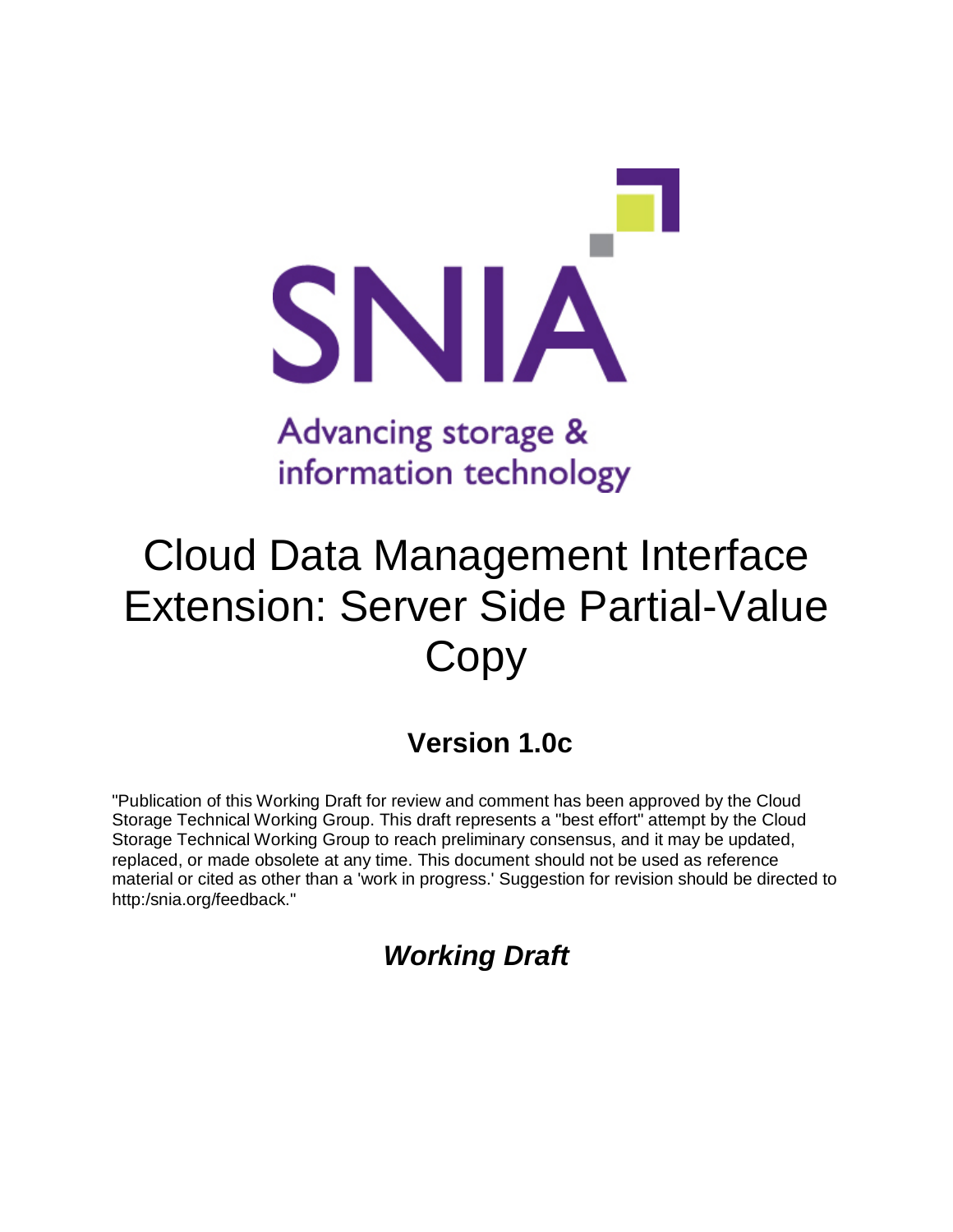| <b>Revision History</b> |  |
|-------------------------|--|
|-------------------------|--|

| Date       | <b>Version</b>   | By                          | <b>Comments</b>                                                                  |
|------------|------------------|-----------------------------|----------------------------------------------------------------------------------|
| 2011-12-05 | 1.0a             | David Slik,<br>NetApp, Inc. | Original draft                                                                   |
| 2012-01-16 | 1.0 <sub>b</sub> | Marie McMinn                | Updates to include standard SNIA front matter and<br>technical edit              |
| 2012-01-26 | 1.0 <sub>c</sub> | David Slik,<br>NetApp, Inc. | Updated to fix typos found by Kevin, added updates<br>for clause 9.9 and queues. |

The SNIA hereby grants permission for individuals to use this document for personal use only, and for corporations and other business entities to use this document for internal use only (including internal copying, distribution, and display) provided that:

- Any text, diagram, chart, table, or definition reproduced shall be reproduced in its entirety with no alteration, and,
- Any document, printed or electronic, in which material from this document (or any portion hereof) is reproduced shall acknowledge the SNIA copyright on that material, and shall credit the SNIA for granting permission for its reuse.

Other than as explicitly provided above, you may not make any commercial use of this document, sell any excerpt or this entire document, or distribute this document to third parties. All rights not explicitly granted are expressly reserved to SNIA.

Permission to use this document for purposes other than those enumerated above may be requested by e-mailing tcmd@snia.org. Please include the identity of the requesting individual and/or company and a brief description of the purpose, nature, and scope of the requested use.

Copyright © 2012 Storage Networking Industry Association.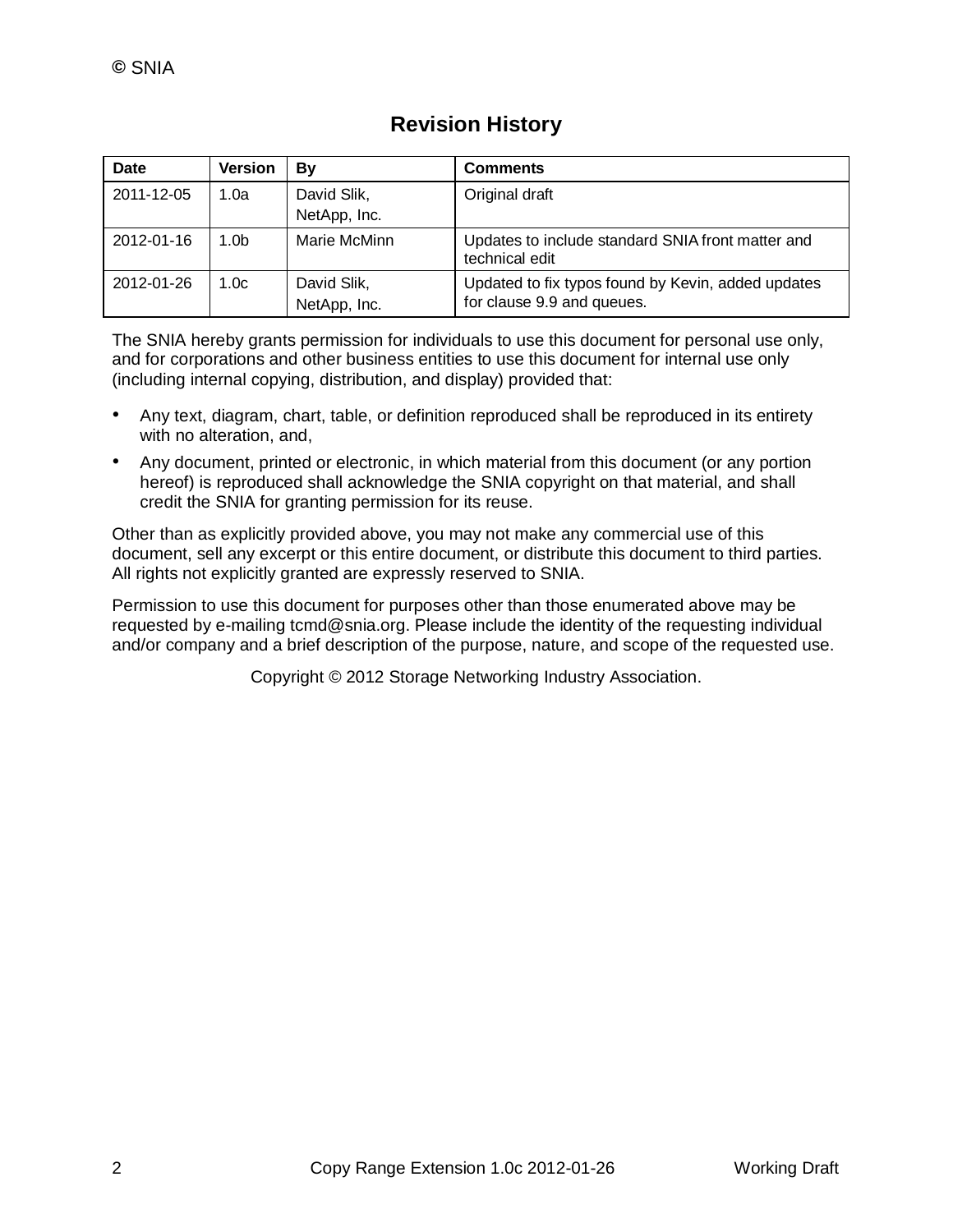### **CDMI Extension: Server-Side Partial Value Copy**

#### **Overview**

CDMI supports the ability to create a new data object that contains a copy of the value of an existing data object and the ability to update the value of an existing data object using the value of a second existing data object. However, the 1.0.1 spec does not document the behavior when either the source URI or the destination URI is a range of a data object value. This extension defines the behaviors that allow clients to perform scatter-gather operations, where segments of a data object can be extracted (scattered) to the server into new data objects and multiple data objects can be combined (gathered) into a single data object without having to retrieve the data from the client and then send it back to the server.

Server-side partial value copy is based on the existing server-side value copy functionality in the 1.0.1 spec and leverages the existing fields defined for copy.

#### **Modifications to the CDMI 1.0.1 spec:**

#### **1) Insert into Clause 8.2.3 - "Capabilities", add:**

- If the new data object is a copy of a range of the value of an existing data object, support for the ability to copy the range is indicated by the presence of the "cdmi\_copy\_dataobject\_range" capability in the parent container.
- **2) Insert into Clause 8.2.5 - "Request Message Body", Table 6 - "Request Message Body - Create a Data Object using CDMI Content Type", "copy" row:**

Replace:

"URI of a CDMI data object or queue that shall be copied into the new data object"

with:

"URI of a CDMI data object, data object value range, or queue that shall be copied into the new data object"

#### **3) Insert into Clause 8.2.9 - "Examples", add:**

EXAMPLE 3 PUT to the container URI to copy an existing data object:

```
PUT /MyContainer/DestinationDataObject.txt HTTP/1.1 
Host: cloud.example.com 
Accept: application/cdmi-object 
Content-Type: application/cdmi-object 
X-CDMI-Specification-Version: 1.0.1
{
 "copy" : "/MyContainer/SourceDataObject.txt"
}
```
The following shows the response.

```
HTTP/1.1 201 Created 
Content-Type: application/cdmi-object 
X-CDMI-Specification-Version: 1.0.1
```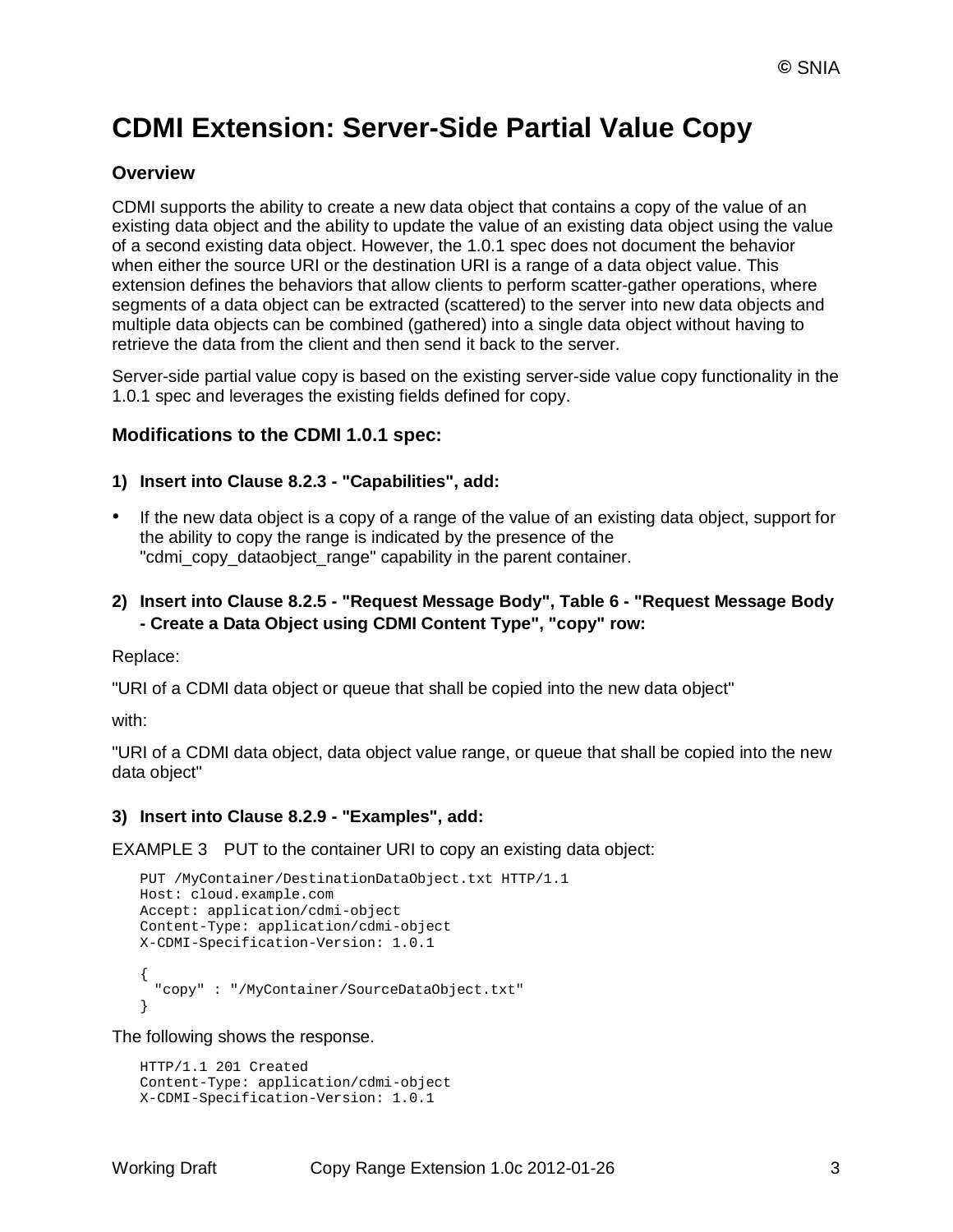```
{
 "objectType": "application/cdmi-object", 
 "objectID": "0000706D0010374085EF1A5C7018D774", 
 "objectName": "DestinationDataObject.txt", 
 "parentURI": "/MyContainer/", 
 "parentID" : "00007E7F00102E230ED82694DAA975D2", 
 "domainURI": "/cdmi_domains/MyDomain/", 
  "capabilitiesURI": "/cdmi_capabilities/dataobject/", 
 "completionStatus": "Complete", 
 "mimetype": "text/plain", 
 "metadata": {
   "cdmi_size": "37"
 }
}
```
EXAMPLE 4 PUT to the container URI to copy a range of an existing data object:

```
PUT /MyContainer/DestinationDataObject.txt HTTP/1.1 
Host: cloud.example.com 
Accept: application/cdmi-object 
Content-Type: application/cdmi-object 
X-CDMI-Specification-Version: 1.0.1
{
  "copy" : "/MyContainer/SourceDataObject.txt?value:10-19"
}
```
The following shows the response.

```
HTTP/1.1 201 Created 
Content-Type: application/cdmi-object 
X-CDMI-Specification-Version: 1.0.1
{
 "objectType": "application/cdmi-object", 
 "objectID": "0000706D0010374085EF1A5C7018D774", 
 "objectName": "DestinationDataObject.txt", 
 "parentURI": "/MyContainer/", 
 "parentID" : "00007E7F00102E230ED82694DAA975D2", 
 "domainURI": "/cdmi_domains/MyDomain/", 
 "capabilitiesURI": "/cdmi_capabilities/dataobject/", 
 "completionStatus": "Complete", 
 "mimetype": "text/plain", 
 "metadata": {
   "cdmi_size": "10"
 }
}
```
#### **4) Insert into Clause 8.6.2 - "Capabilities", add:**

- Support for the ability to modify the value of an existing data object by copying a specified byte range from another data object is indicated by the presence of the "cdmi\_copy\_dataobject\_value\_range" capability in the specified object.
- **5) Insert into Clause 8.6.4 - "Request Message Body", Table 20 - "Request Message Body - Update a Data Object using CDMI Content Type", "copy" row:**

Replace:

"URI of a CDMI data object or queue that shall be copied into the existing data object."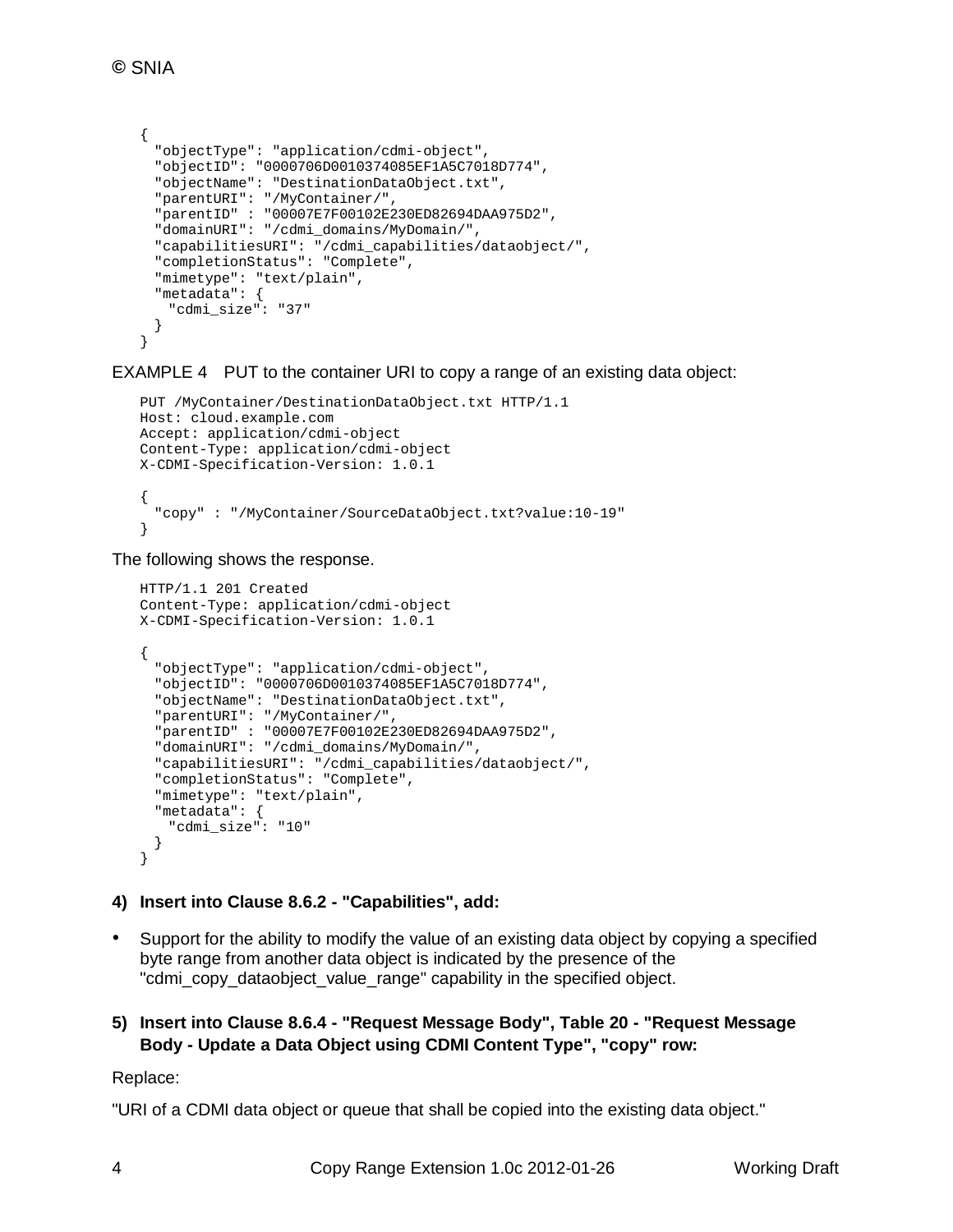with:

"URI of a CDMI data object, data object value range, or queue that shall be copied into the existing data object.

When updating a value range, if the source data object value, data object value range, or queue value is not equal in length to the value specified for the existing object, the server shall return a HTTP status code of 400 Bad Request.

When updating a value range, if the update value range extends beyond the end of the existing value range, data shall be appended to the existing data object."

#### **6) Insert into Clause 8.6.8 - "Examples", add:**

EXAMPLE 7 PUT to the data object URI to copy an existing data object over a second existing data object:

```
PUT /MyContainer/DestinationDataObject.txt HTTP/1.1 
Host: cloud.example.com 
Content-Type: application/cdmi-object 
X-CDMI-Specification-Version: 1.0.1
{
 "copy" : "/MyContainer/SourceDataObject.txt"
}
```
The following shows the response.

HTTP/1.1 204 No Content

EXAMPLE 8 PUT to the data object URI to copy a range of a first existing data object over a range in a second existing data object:

```
PUT /MyContainer/DestinationDataObject.txt?value:0-9 HTTP/1.1 
Host: cloud.example.com 
Content-Type: application/cdmi-object 
X-CDMI-Specification-Version: 1.0.1
{
 "copy" : "/MyContainer/SourceDataObject.txt?value:10-19"
}
```
The following shows the response.

HTTP/1.1 204 No Content

#### **7) Insert into Clause 9.9.3 - "Capabilities", add below bullet for "cdmi\_copy\_dataobject\_by\_ID":**

• If the new data object being created in "/cdmi\_objectid/" is a range copy of an existing data object, support for the ability to copy is indicated by the presence of the "cdmi\_copy\_dataobject\_range\_to\_ID" system capability.

#### **8) Insert into Clause 9.9.3 - "Capabilities", add below bullet for "cdmi\_copy\_dataobject":**

• If the new data object is a copy of a range of the value of an existing data object, support for the ability to copy the range is indicated by the presence of the "cdmi\_copy\_dataobject\_range" capability in the parent container object.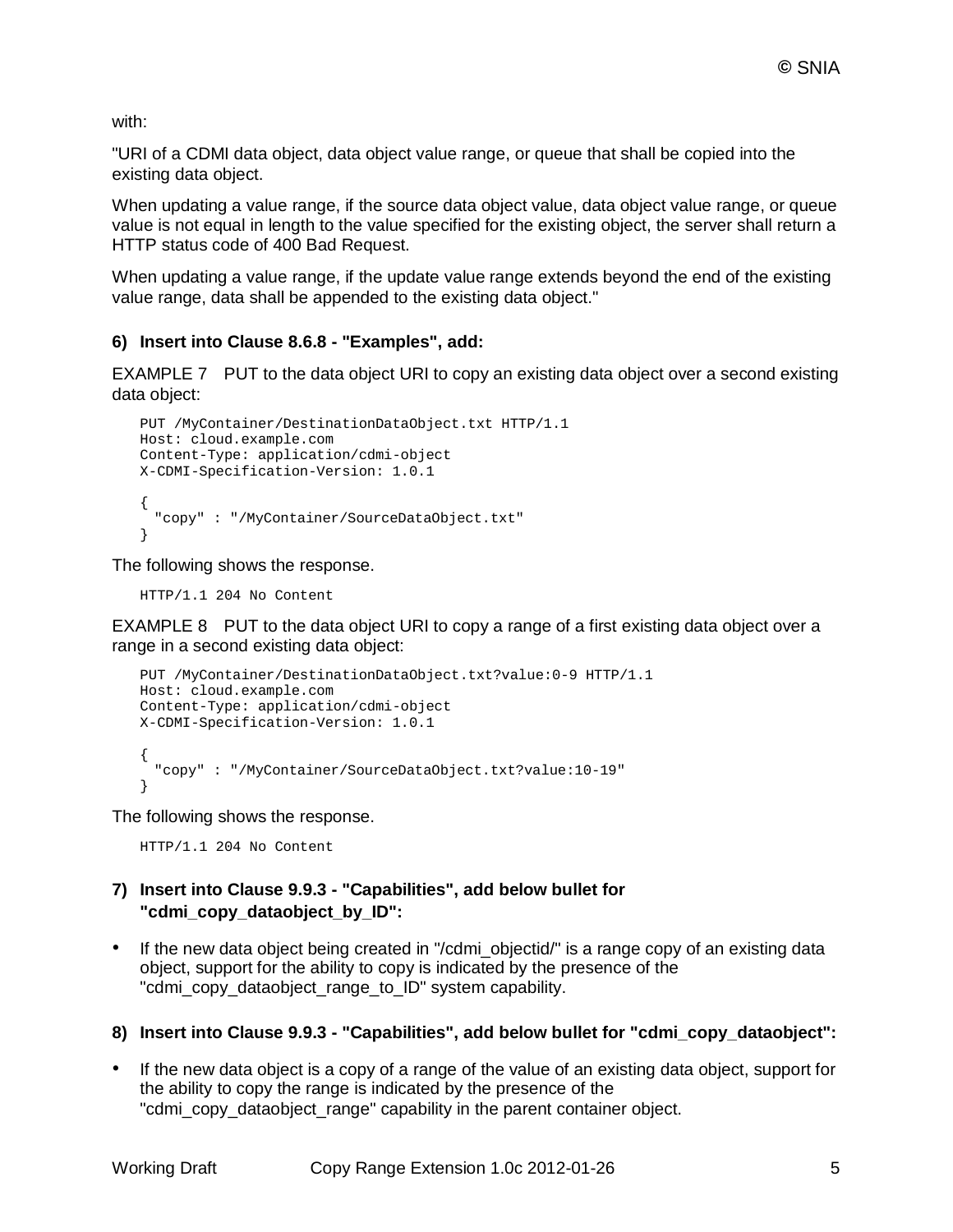#### **9) Insert into Clause 9.9.5 - "Request Message Body", Table 50 - "Request Message Body - Create a New Data Object using CDMI Content Type", "copy" row:**

Replace:

"URI of a CDMI data object or queue that shall be copied into the new data object"

with:

"URI of a CDMI data object, data object value range, or queue that shall be copied into the new data object"

#### **10) Insert into Clause 9.9.9 - "Examples", add:**

EXAMPLE 3 POST to the object ID URI to copy an existing data object:

```
POST /MyContainer/ HTTP/1.1 
Host: cloud.example.com 
Accept: application/cdmi-object 
Content-Type: application/cdmi-object 
X-CDMI-Specification-Version: 1.0.1
{
  "copy" : "/MyContainer/SourceDataObject.txt"
}
```
#### The following shows the response.

```
HTTP/1.1 201 Created 
Content-Type: application/cdmi-object 
X-CDMI-Specification-Version: 1.0.1
Location: http://cloud.example.com/MyContainer/00007ED90010AB253635A213DD5EEE6B
{
  "objectType": "application/cdmi-object", 
  "objectID": "00007ED90010AB253635A213DD5EEE6B", 
  "objectName": "00007ED90010AB253635A213DD5EEE6B", 
  "parentURI": "/MyContainer/", 
  "parentID" : "00007E7F00102E230ED82694DAA975D2", 
  "domainURI": "/cdmi_domains/MyDomain/", 
  "capabilitiesURI": "/cdmi_capabilities/dataobject/", 
  "completionStatus": "Complete", 
 "mimetype": "text/plain", 
 "metadata": {
   "cdmi_size": "37"
 }
}
```
EXAMPLE 4 POST to the object ID URI to copy a range of an existing data object:

```
POST /MyContainer/ HTTP/1.1 
Host: cloud.example.com 
Accept: application/cdmi-object 
Content-Type: application/cdmi-object 
X-CDMI-Specification-Version: 1.0.1
{
  "copy" : "/MyContainer/SourceDataObject.txt?value:10-19"
}
```
The following shows the response.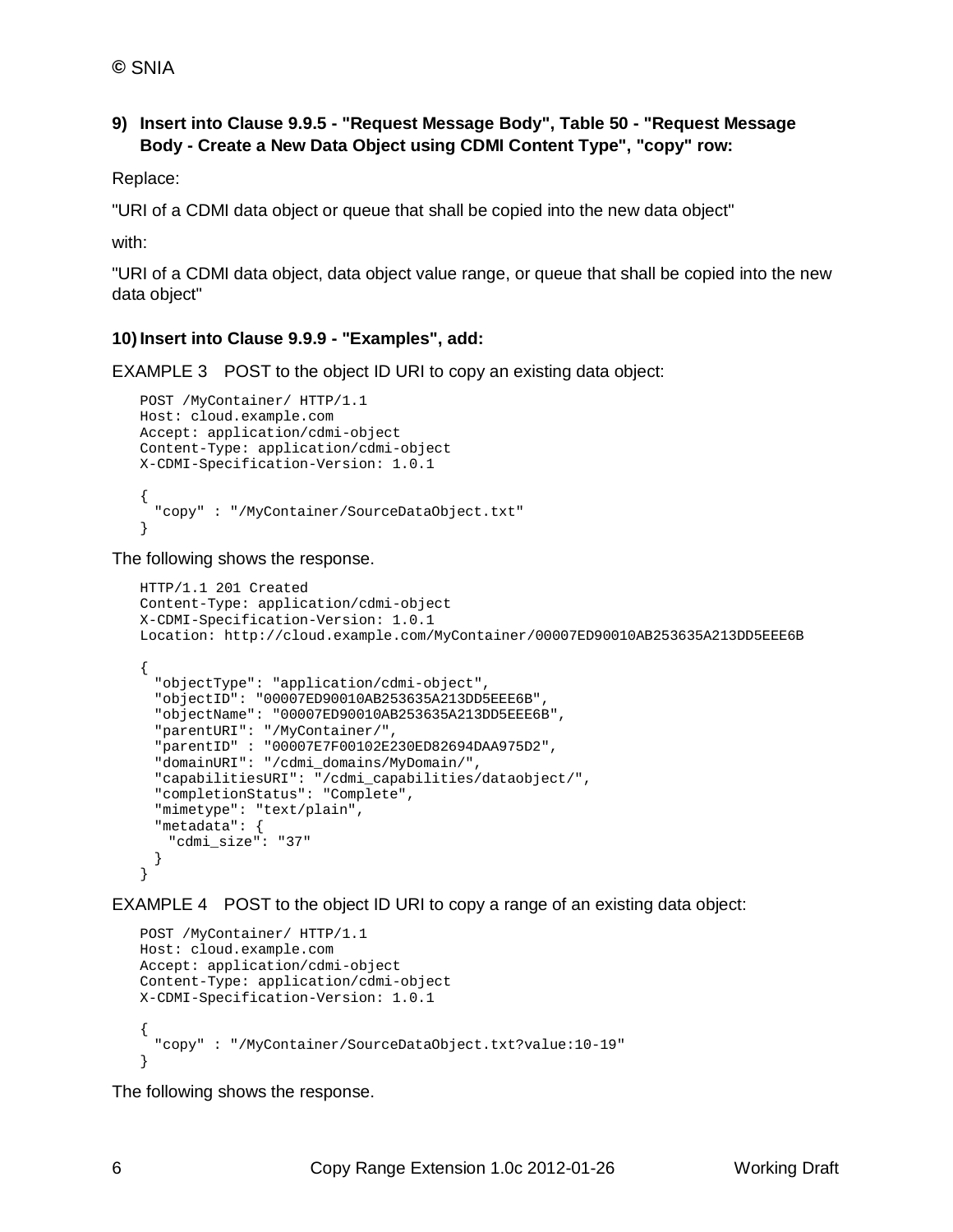```
HTTP/1.1 201 Created 
Content-Type: application/cdmi-object 
X-CDMI-Specification-Version: 1.0.1
Location: http://cloud.example.com/MyContainer/00007ED90010E92F4313580A56A6739C
{
 "objectType": "application/cdmi-object", 
 "objectID": "00007ED90010E92F4313580A56A6739C", 
  "objectName": "00007ED90010E92F4313580A56A6739C", 
 "parentURI": "/MyContainer/", 
  "parentID" : "00007E7F00102E230ED82694DAA975D2", 
 "domainURI": "/cdmi_domains/MyDomain/", 
 "capabilitiesURI": "/cdmi_capabilities/dataobject/", 
 "completionStatus": "Complete", 
 "mimetype": "text/plain", 
 "metadata": {
   "cdmi_size": "10"
 }
}
```
#### **11) Insert into Clause 11.6.2 - "Capabilities", add at end:**

• If the enqueued value is a copy of a range of the value of an existing data object, support for the ability to copy the range is indicated by the presence of the "cdmi\_copy\_dataobject\_range" capability in the specified queue object.

#### **12) Insert into Clause 11.6.4 - "Request Message Body", Table 98 - "Request Message Body - Enqueue a New Queue Value using CDMI Content Type", "copy" row:**

#### Replace:

"If a URI to a data object is provided, the value, mimetype, and valuetransferencoding from the data object is used to enqueue the new item into the queue object, and the data object is atomically deleted."

with:

"If a URI to a data object is provided, the value or value range, mimetype, and valuetransferencoding from the data object is used to enqueue the new item into the queue object"

#### **13) Insert into Clause 12.1.1 - "Cloud Storage System-Wide Capabilities", Table 105 - "System-Wide Capabilities":**

| <b>Capability Name</b>               | Type               | <b>Description</b>                                                                                                                                                                                   |
|--------------------------------------|--------------------|------------------------------------------------------------------------------------------------------------------------------------------------------------------------------------------------------|
| cdmi_copy_dataobject_<br>range_to_ID | <b>JSON String</b> | If present and "true", this capability indicates that the system<br>allows the copying a range of an existing data object when<br>creating a new data object by ID via POST to<br>"/cdmi objectid/". |